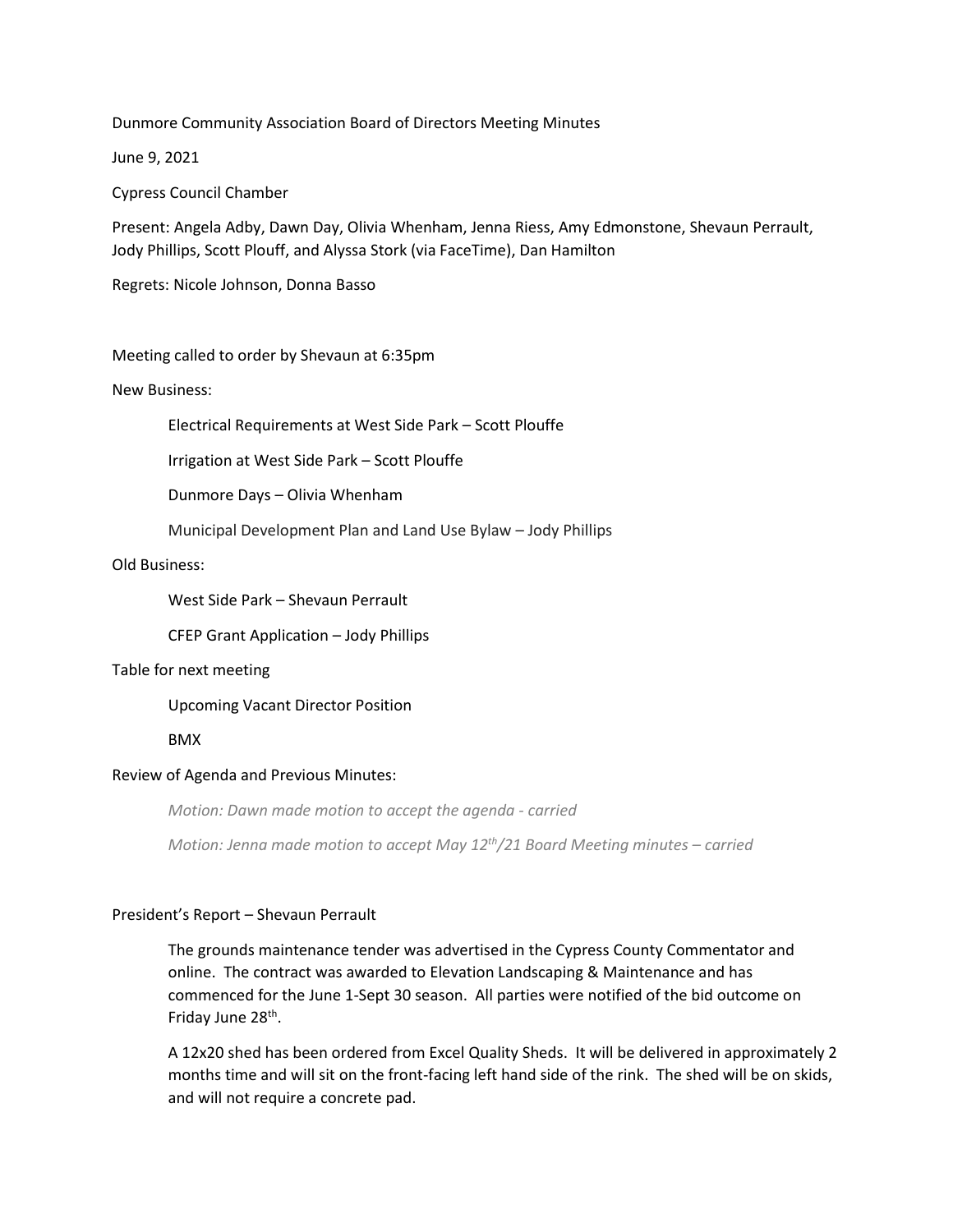Port-a-Potty's were delivered to both the West-side and East-side Parks on May 26<sup>th</sup> by Chris from CitiCans. The contract will terminate the end of September.

The concrete berm around the small enclosure at the park was completed by Prairie Concrete on May 28<sup>th</sup>. Prairie Concrete donated the materials and labour, and Inland Concrete donated the concrete for the project. The berm was slightly enlarged to meet current safety code requirements, and a bump-out was added for the new playhouse.

Alan at A.G. Core has donated 100 cubic meters of pea gravel to top off the large and small park enclosures, but we will still be required to cover the County levy fee, loading, fee and scale fee. This works out to 150 tons which he will charge at \$2 per ton for a total of around \$300 + tax.

Rite Enterprises – The Tree People donated their time and equipment to removing the series of stumps from the large enclosure area at the West Side Park. Removal was completed June 6<sup>th</sup>.

There are 17 houses listed so far on our website for the Dunmore Community Garage Sale Day. Jenna placed the ad in the Commentator and Medicine Hat News, and Jody put an ad on Kijiji as well as 8 Facebook Garage Sale groups.

*Motion: Jody made motion to accept the President's Report – carried*

### Treasurer's Report – Presented on Nicole Johnson's behalf by Shevaun Perrault

Current bank balance is \$7586.82. We just made a \$40,000 payment to Blue Imp for the West Side Park Equipment, and the receipt has already been submitted to Cypress County for reimbursement. Refunds for expenses were issued to Shevaun for newspaper ads, and to Jody Phillips for the website and Stripe payment costs. All receipts were submitted.

*Motion: Jenna made motion to accept the Treasurer's Report – carried*

#### New Business:

### Irrigation at West Side Park – Scott Plouffe

Scott met with Doran (Utilities Supervisor) on Tuesday June 8<sup>th</sup> at the West Side Park. Doran expressed concern with the existing vault as entry to control meter requires confined space, gas monitors, tripod, spotter, etc… To rectify these safety concerns, he recommends moving the meter to the new skate shack. The County has no records of where the water lines are. He recommends removing the curb stops in front of the rink completely to clean that area up, and putting a manifold into the shack to divert water to both the park irrigation system and the ball diamond irrigation system. He advised the trenching, running new lines, and filling in the culvert (old vault) would be between \$1000-\$5000 at the DCA's expense. Dan Hamilton advised the board to hold off on a decision. He will speak with Tarolyn about the County's responsibility for this since it is their property and infrastructure.

*Motion: Jody made motion to accept as information – carried*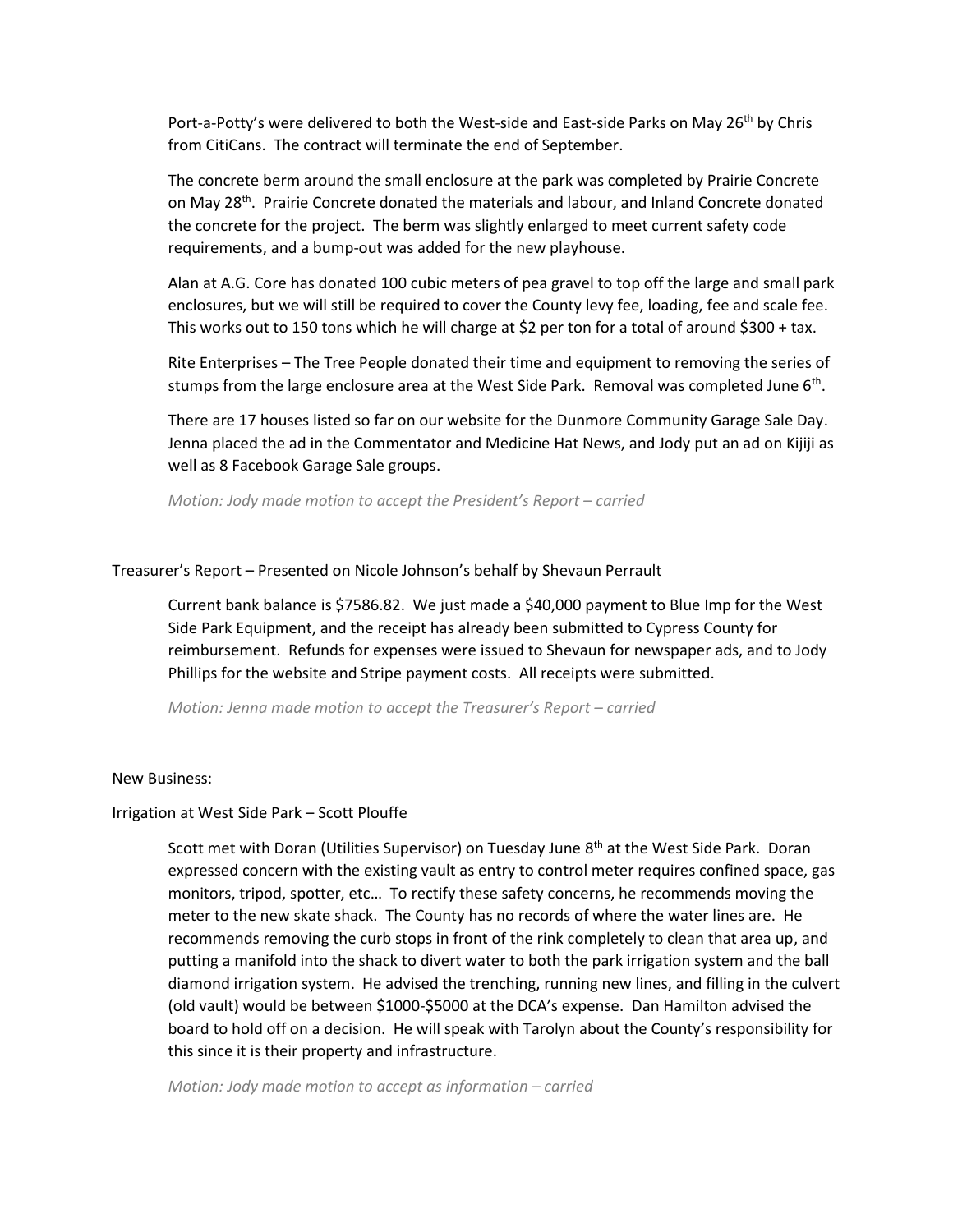# Electrical Requirements at West Side Park – Scott Plouffe

Elhart Electrical will be extending the ground cable to the new shed. They have provided a quote for the cable, exterior light, interior lights, new electrical panel, 2 electric heaters, and the electrical boxes. They have generously donated the labour to install everything in the new shed. We will be responsible for trenching and purchasing the lighting and electrical equipment.

*Motion: Amy made motion to approve quote so Elharts can get the supplies on order– carried*

## Dunmore Days – Olivia Whenham

Olivia reported that the first Dunmore Days Committee meeting was held on May  $26<sup>th</sup>$ . The brainstorming session brought forward many ideas including: baseball tournament, splitting the rink for multiple sporting activities (hockey, basketball), face painting, bike parade, working with Rusty's Roadhouse to utilize their patio/bar, Remax hot air balloon, wooden toss games, and a concession. Want to keep cost down so first choice is a hotdog/chips/drink for \$5 as opposed to bringing in food trucks. Will have Covid back-up plan and find out food handling regulations.

Discussion centered around adding a fundraising component to the event, along with a membership sign-up table. The silent auction was also discussed as being incorporated into Dunmore Days as per our advertising agreement with local businesses. Olivia requested a \$1,500.00 budget for the event.

*Motion: Scott made motion to approve \$1,500.00 budget for Dunmore Days– carried*

Municipal Development Plan and Land Use Bylaw – Jody Phillips

Cypress County wishes to advise us that they are in the early process of undertaking a comprehensive review of their Municipal Development Plan and Land Use Bylaw. Our agency/group has been identified as a key stakeholder for this project. For further information, or to register for an in person engagement session with the project team we are to contact Kaylene Simpson (Planning Supervisor)

# **Virtual Information session:**

• Monday, June 14th, 2021, held via Microsoft Teams Live Events – 6:30 PM to 7:30 PM *(Link to come)*

**In-person engagement sessions** *(held at the County Office, 816 – 2nd Avenue, Dunmore):*

- Thursday, June 17th, 6 PM 9 PM, by registration only.
- Friday, June 18th,  $9$  AM 2 PM, by registration only.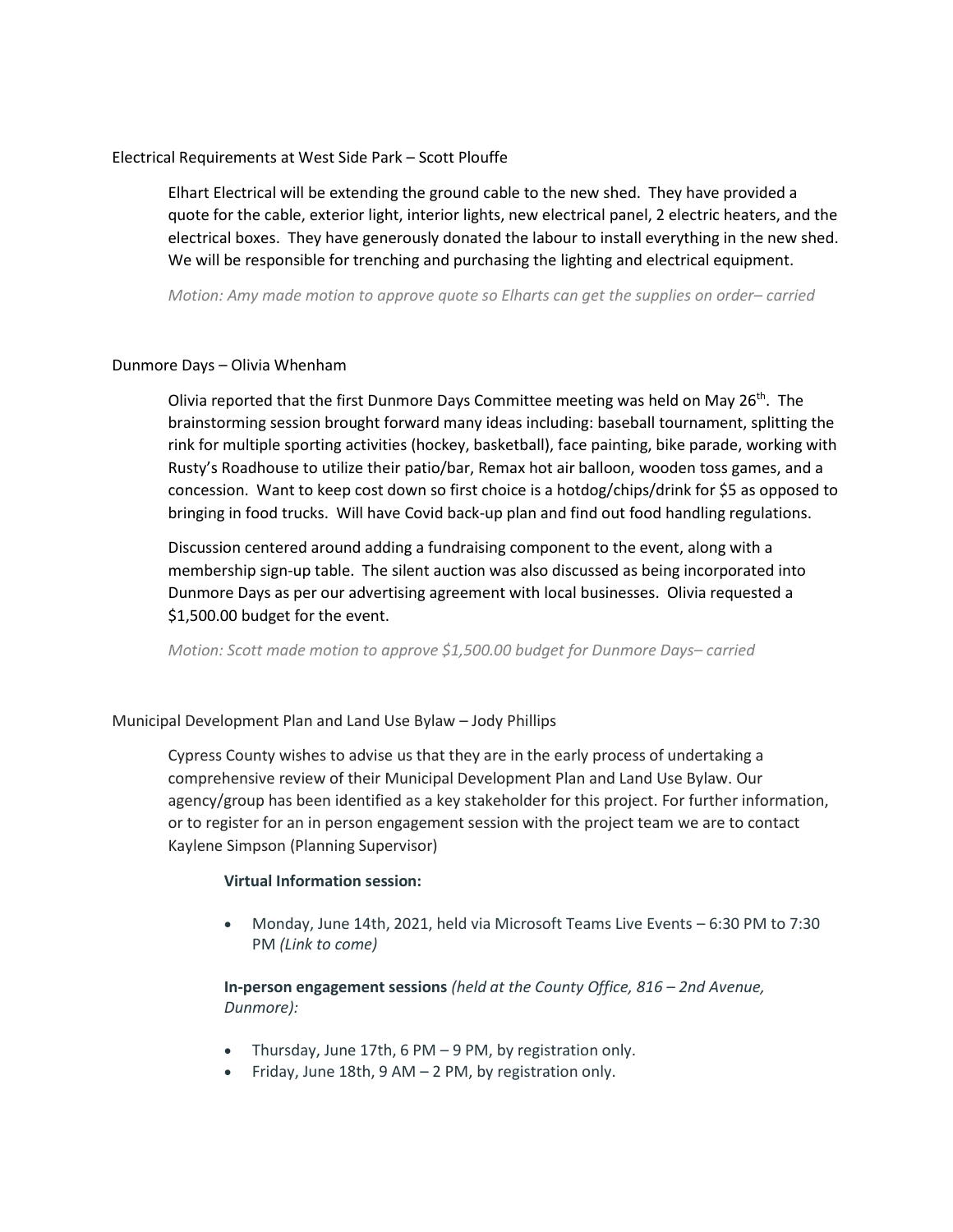*Motion: Jenna made motion that Shevaun will contact Kaylene Simpson to set up a meeting time and represent our group– carried*

### Old Business:

### West Side Park

Park Project Schedule:

Monday June 14th - Richard Oster will be on site to remove the old park equipment and the gravel from the large enclosure.

June 15-18 - Mickey (equipment installer) will be on site in this time period with a welder to cut and move the swing set to its new location.

Monday June 21-Wed June 23 - Volunteers will be on site to assemble and install new park equipment. Art's Excavating will be there 9am Monday to drill holes, cost has been donated by Ken Jacobs at the WSP Group. Wednesday morning Richard will start moving old rock back into place, and in the afternoon the new rock will be arriving (4" top layer will be added).

Thurs June 24 - Finish rock deliveries and rake site. Removal of construction fencing.

Dan Hamilton will provide an enclosed trailer to remain on site during the park installation project to hold tools which will hold tools. It will be delivered Monday June  $21^\text{st}$ .

Tool Inventory List was circulated around: Directors to fill out what they can donate

Need person(s) to shop the list of items to be purchased and submit receipt to Nicole for reimbursement. – Shopping list provided to Scott Plouffe

Construction fencing will be delivered to the West Side Park at 10:00am on June 12<sup>th</sup>. We need 4 people to unload it and set it up. It will take approximately 2 hours. Richard Oster has marked the perimeter where the fencing should go. Shevaun to organize.

Volunteers Needed (2hr shifts): over half way there! (55% filled)

Monday June 21 – 8 of 25 shifts left to fill – assembling equipment Tuesday June  $22 - 17$  of 25 shifts left to fill – piles Wednesday June 23 – 16 of 25 shifts left to fill – raking/shoveling rock back in

*Motion: Jody made motion for Scott to purchase park shopping list and submit for reimbursement, and for Shevaun to organize fencing volunteers for June 12– carried*

CFEP Grant Application – Jody Phillips